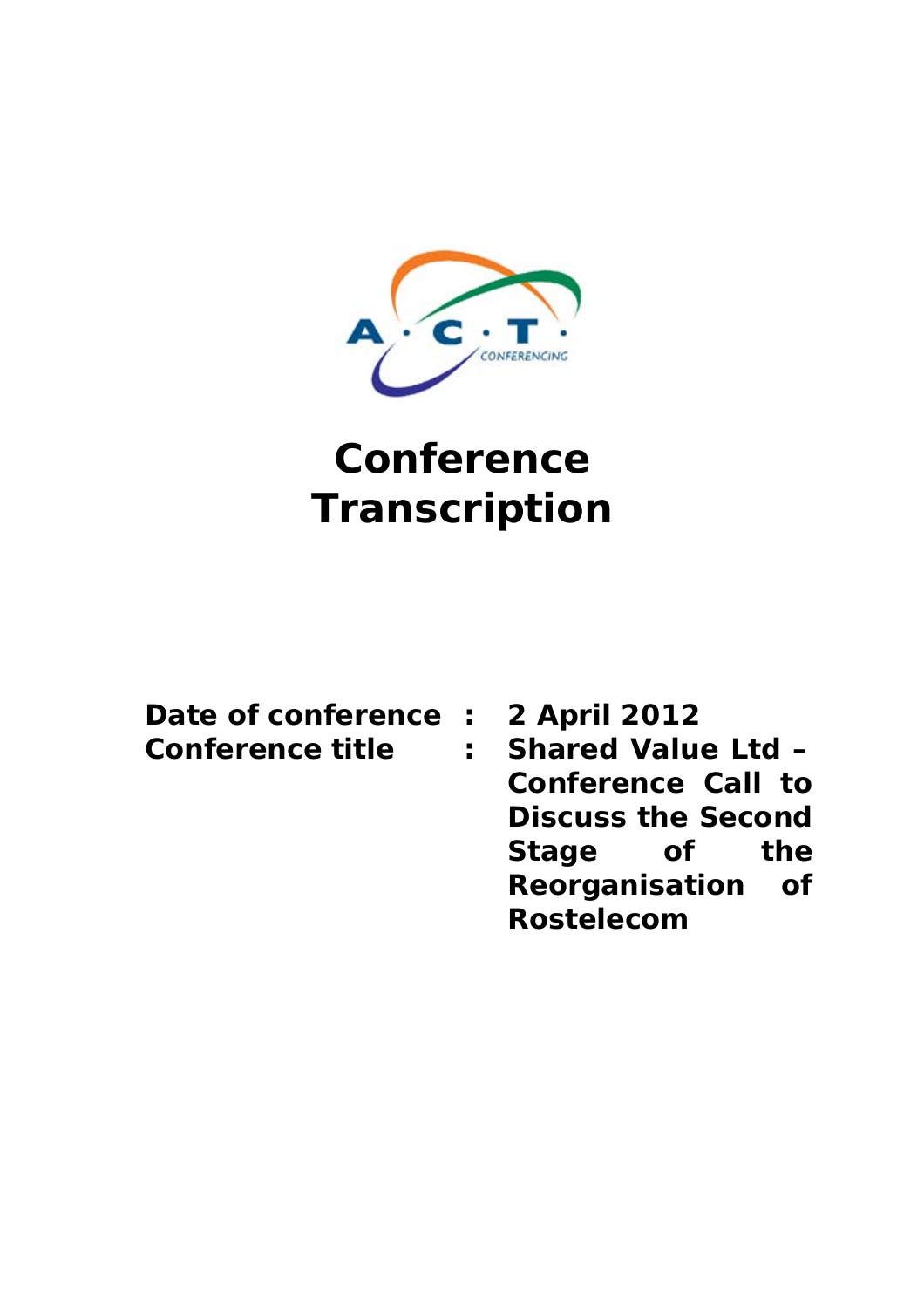# CONFERENCE DETAILS

| Conference Date:     | 2 April 2012             |
|----------------------|--------------------------|
| Conference Time:     | 13:00 BST                |
| Conference Duration: | Approximately 44 minutes |
| Chairperson:         | Masha Eliseeva           |

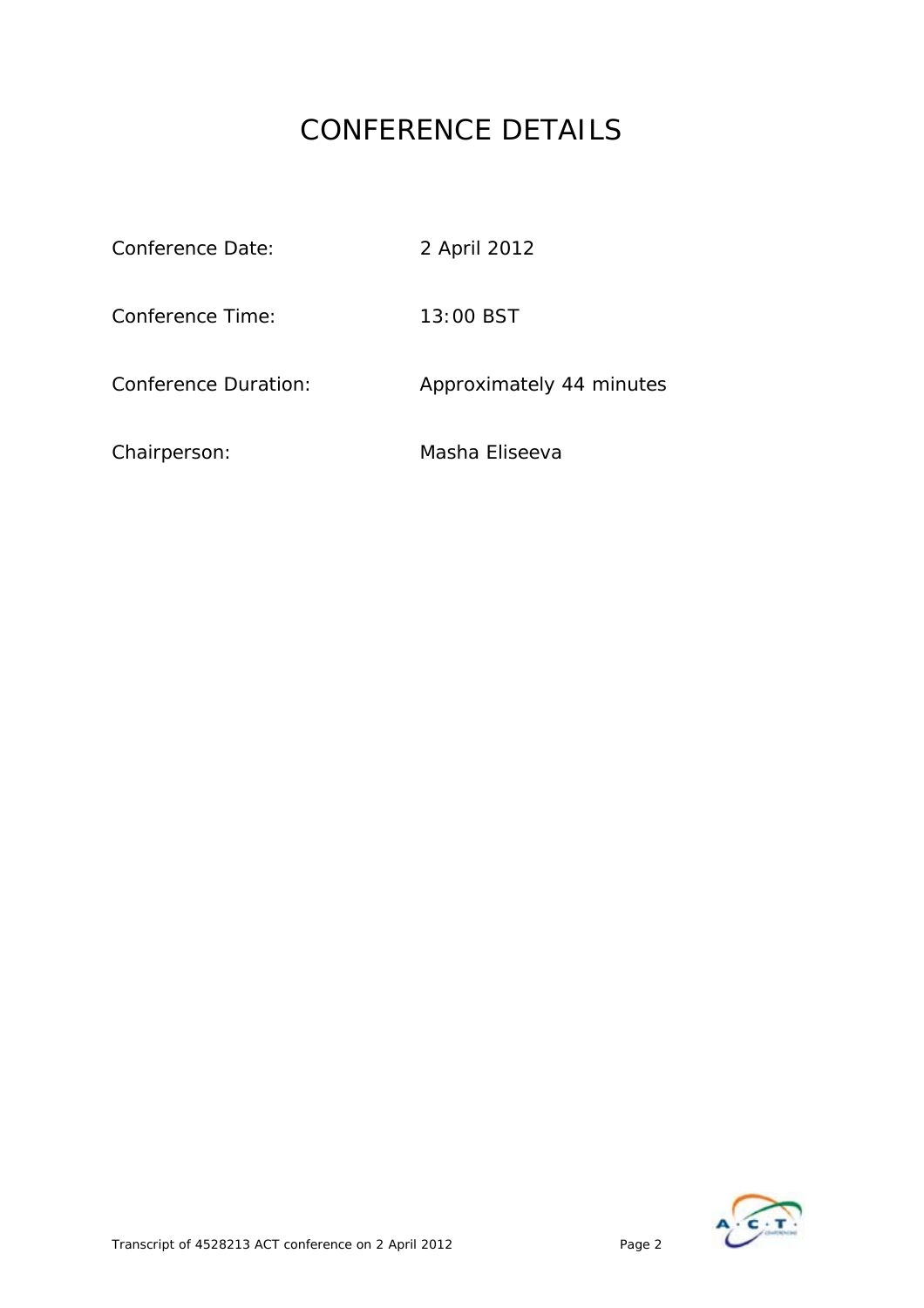| KEY:              |                                                            |  |
|-------------------|------------------------------------------------------------|--|
| words in bold     | Unsure if words heard correctly - please check             |  |
| ??                | Words could not be distinguished                           |  |
| $(Inaudible -  )$ | Words that are entirely inaudible for the specified reason |  |

# **ACT Operator**

Ladies and gentlemen, welcome to the Conference Call to Discuss the Second Stage of the Reorganisation of Rostelecom on Monday, 2 April 2012. Throughout today's presentation all participants will be in a listen-only mode. After the presentation there will be an opportunity to ask questions. If any participant has difficulty hearing the presentation please press \*0 on your telephone for operator assistance.

I will now hand the conference over to your host, Masha Eliseeva, Head of Investor Relations of Rostelecom. Please go ahead.

# **Masha Eliseeva**

Good morning and good afternoon and thank you for joining us for the discussion of the second stage of the reorganisation of Rostelecom. Present on the call today are Alexander Provotorov, President and Chief Executive Officer and I, Masha Eliseeva, Head of Investor Relations. You can find our press release and the presentation on our website at rt.ru in the reorganisation part of the Investor Relations section together with our contact details should you have any follow-up questions.

Before we start, I would like to draw your attention to the fact that some of the information provided during this call may contain projections or other forward-looking statements regarding future events or future financial performance. We wish to caution you that these statements are only predictions and that actual events or results may differ materially. We do not intend to update these statements to reflect events and circumstances occurring after today's date or to reflect the occurrence of unexpected events. Many factors could cause actual results to differ materially from these projections or forward-looking statement.

Following the presentation we will be happy to answer your questions. I will now hand the call over to our CEO, Alexander Provotorov.

# **Alexander Provotorov**

Thank you, Masha. Good morning and good afternoon, ladies and gentlemen. Thank you for joining us today. We organised this call in order to share with you our thoughts on the second stage of the reorganisation of our company, which was launched following the signing of the Decree on the reorganisation of Rostelecom by the President of Russia, Dmitry Medvedev.

Let me remind you that in 2011, we successfully completed the legal reorganisation of the Group by finalising the merger of seven regional telecom companies and Dagsvyazinform with Rostelecom, and the united company started trading under a single share on MICEX in August 2011. Our ordinary shares have now also been included in the large cap segment of the MSCI global standard indices and in the MSCI Russia indices in September. This was a major development for us and Rostelecom now stands out as a blue chip investment.

Now, after the decree is signed, we started the preparation of the second stage of the reorganisation aiming at the merger of all state assets under Rostelecom. The Decree

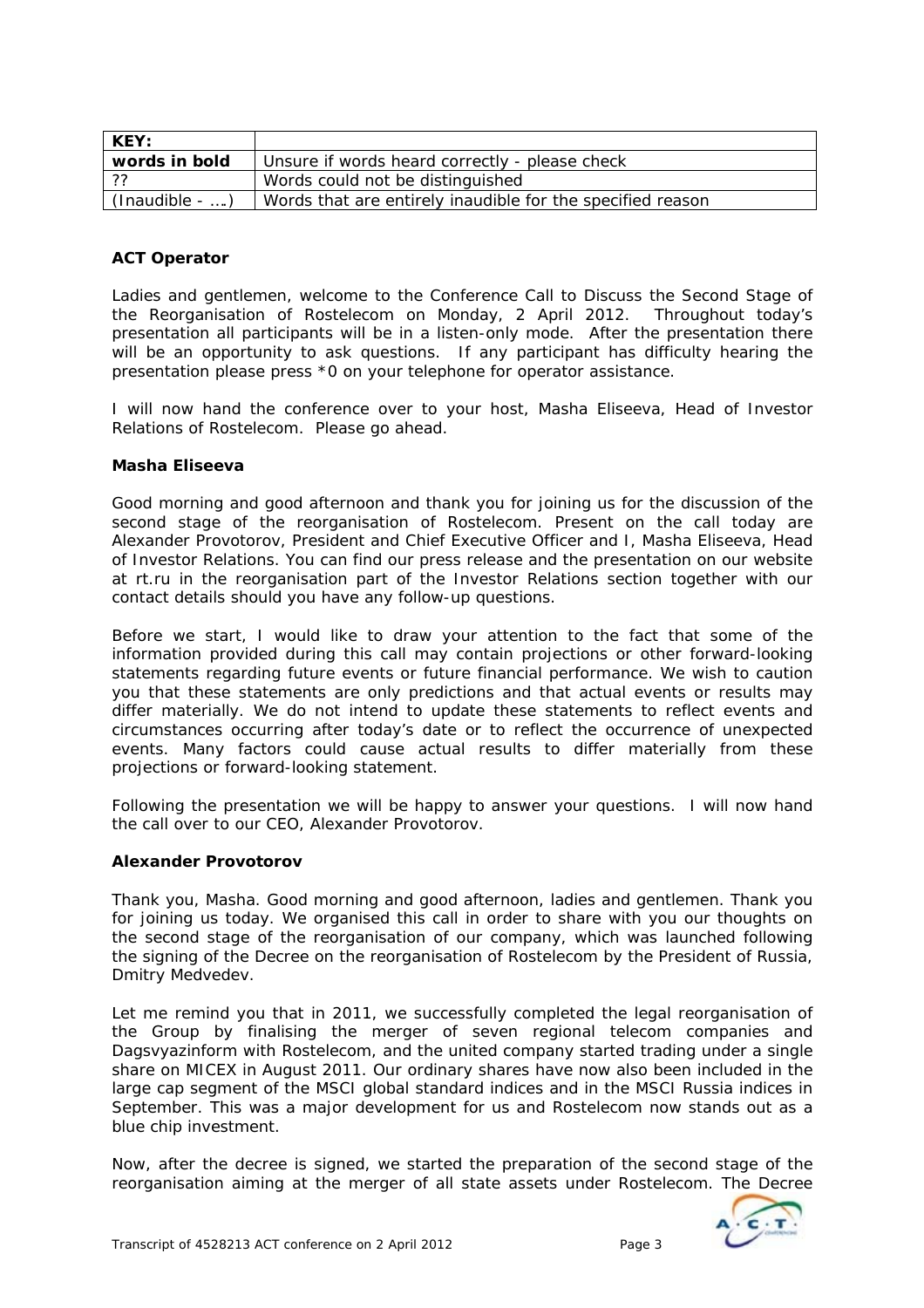states that, first, a unified company will be created by merging Svyazinvest and its total assets with Rostelecom; second, the Russian Federation's stake in Rostelecom via the State Property Agency and Vnesheconombank will amount to over 50% of ordinary shares; and finally, Svyazinvest is excluded from the list of strategic joint stock companies. The merger of Svyazinvest with Rostelecom is subject to receiving all the necessary corporate approvals and independent valuations. Please keep in mind that we are still in the process of refining the exact steps and we would like to highlight key stages that we will face within the next 12 months. First of all, the acquisition of SkyLink from Svyazinvest. Next, valuation, the shareholders meeting, minority shareholders buy-out, additional share issue of Rostelecom, shares conversion and possible treasury shares cancellation, Rostelecom and Svyazinvest's merger completion.

We expect that the reorganisation will enhance Rostelecom's investment case by simplifying the shareholders' structure and eliminate the cross ownership of Rostelecom and Svyazinvest. After the reorganisation Rostelecom will consolidate additional assets and the number of shares will decrease as a result of the consolidation of new treasury shares. This new enterprise value will be calculated at the market share price multiplied by the total number of shares. This will lead to the correction of the key multiples making the investment in Rostelecom more attractive. In summary, the decree signing and the redeeming on the second stage of the reorganisation is a very important development for us and we will work hard to meet the deadlines and objectives set by the President of Russia.

# **Masha Eliseeva**

Thank you Alexander. We will now be happy to answer your questions. In order to allow enough time to deal with everyone's questions from the time available with us if you limit yourself to one initial question and one follow-up question. Operator, please may we have the first question?

# **ACT Operator**

Thank you. If any participant would like to ask a question, please press \*1 on your telephone. To cancel this request, please press \*2. There will be a short pause whilst participants register for a question.

As a reminder, if you would like to ask a question, please press \*1 on your telephone. To cancel this request, please press \*2. One moment please.

Thank you. Our first question comes from Victor Klimovich from VTB Capital. Please go ahead with your question.

# **Victor Klimovich – VTB Capital**

Good afternoon. I have a question regarding the preferred shares of Rostelecom. Do you consider any participation of preferred shares in this merger scheme? Thank you.

#### **Alexander Provotorov**

Thank you. We do not expect participation of preferred shares holders in this particular merger because in accordance with the Russian legislation we cannot have two share issues simultaneously and the Decree of the President doesn't involve preferred shares in the process. We do not have any goals from the government to involve preferred shares in this reorganisation. But theoretically we think that that can be - if we just speculate about preferred shares, as I've told many times, that for the company there is no reason to have preferred shares as an instrument. Theoretically it's possible to convert preferred shares into ordinary shares, but in this case we need to solve the issue of the

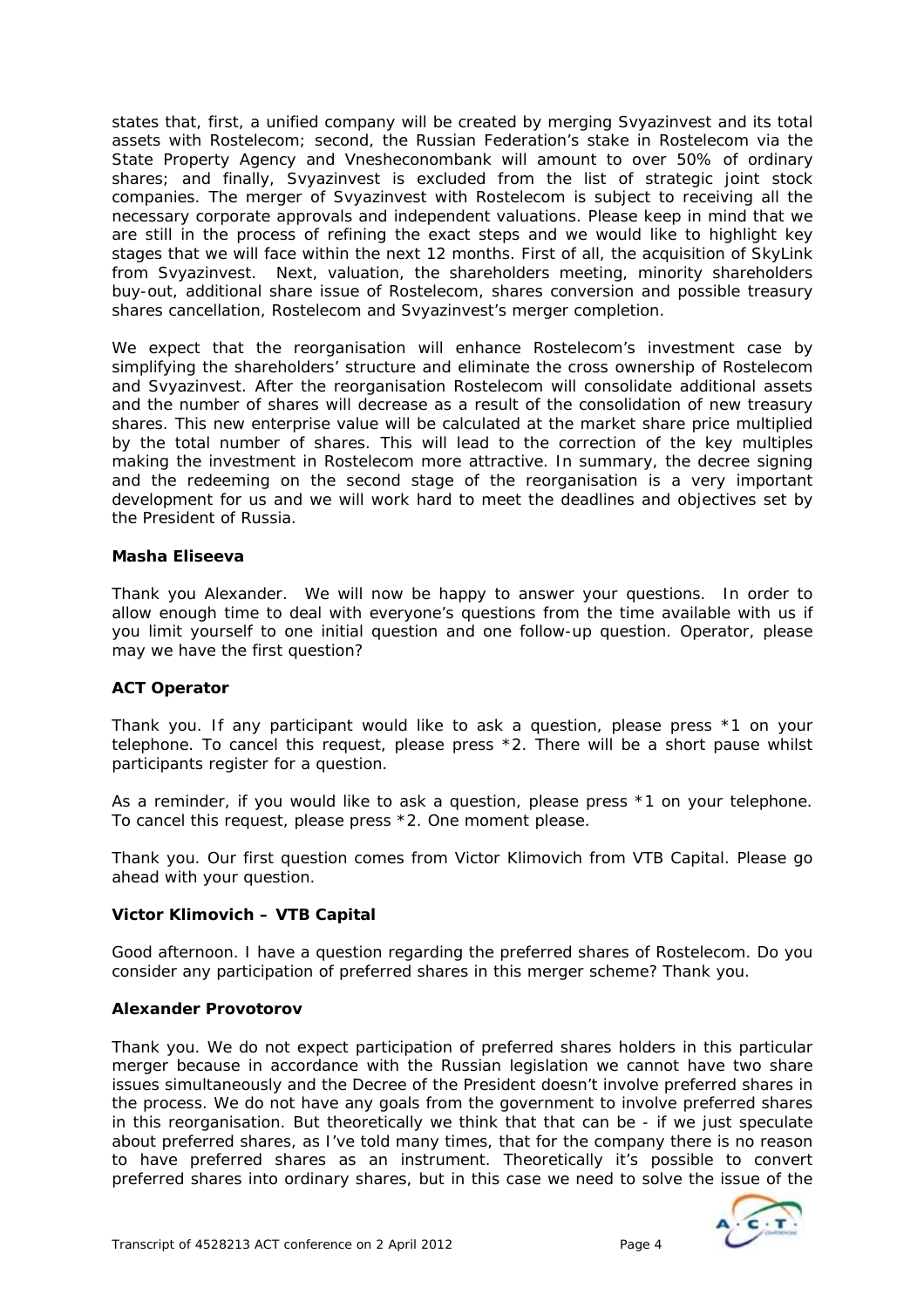50% government stake. But anyway, preferred shareholders will vote in respect of reorganisation and subject to – preferred shares will be subject to buy-out if vote against in accordance with Russian legislation.

# **Victor Klimovich – VTB Capital**

OK. Thank you very much. May I have another question if possible. Is there any timeline for major steps of this plan? For example, when do you expect to receive valuation for both Rostelecom and Svyazinvest and smaller companies and when do you plan to have all these shareholders meetings and so on? Thank you.

# **Alexander Provotorov**

Yes. We have a very aggressive schedule in accordance with the President's decree. But let me remind you that as the first stage, as a preliminary stage for this reorganisation, it should be additional issue of shares of Svyazinvest and the government will exchange its telecom assets within Svyazinvest shares and Rostelecom will participate in this additional shares issue to keep our 25% stake to avoid any potential risk of cancellation of this reorganisation. All schedules, I think, will be in place when we understand the timeline for Svyazinvest's additional shares issue.

# **Victor Klimovich – VTB Capital**

When should we expect this first stage, step here?

# **Alexander Provotorov**

The question is to Svyazinvest and the government and I hope that it will be very soon. As far as I know they already got preliminary valuations for the government's stakes in telecom companies, Central Telegraph, Bashinformsvyaz and some else. So I hope that will be executed quickly.

# **Victor Klimovich – VTB Capital**

OK, thank you very much.

# **Alexander Provotorov**

In the next following months.

# **Victor Klimovich – VTB Capital**

OK, thank you.

# **ACT Operator**

Thank you. Our next question comes from Igor Semenov from Deutsche Bank. Please go ahead with your question.

# **Igor Semenov – Deutsche Bank**

Yes, hi, thank you very much. I just wanted to follow up on preferred shares issue. Right now you have 7.6% of your capital approximately in the form of preferred shares. If, as a result of the shareholders who vote against or abstain from voting, you buy-out some of the preferred shares, would you squeeze out the remaining shareholders? How is this going to be governed? Can you maybe remind us about the rules in this area?

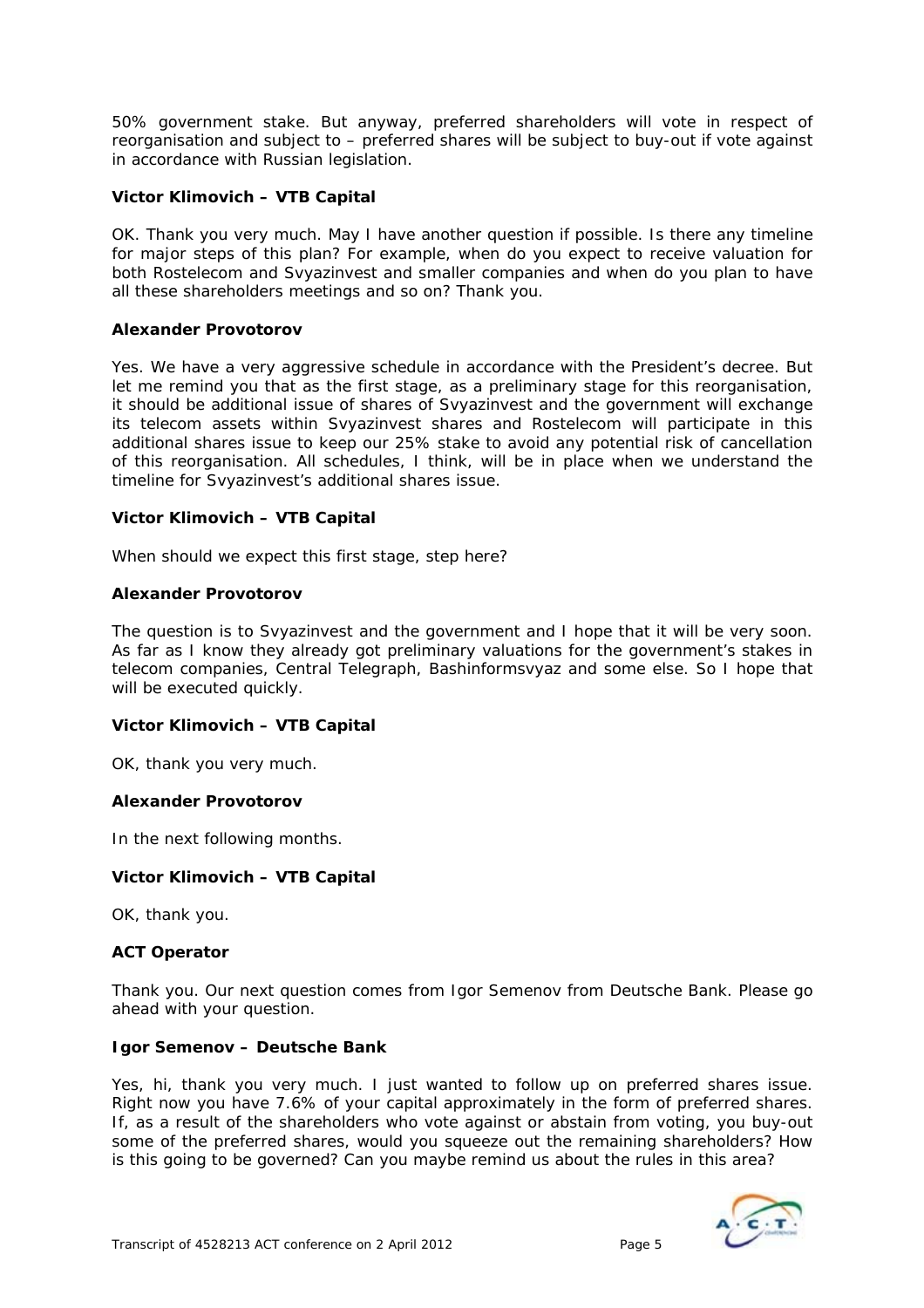# **Alexander Provotorov**

Just a second. In accordance with the Russian legislation we should cancel them within one year or sell it to anybody.

# **Igor Semenov – Deutsche Bank**

No, I meant for example if the holders of ordinary shares show up and vote for the merger, theoretically, but at the same time the holders of preferred shares abstain or vote against, then you buy them out, right, and so –

#### **Alexander Provotorov**

I got you. It is not a separate voting. It's should be majority of 75% of total listed shares. It is not separate votings.

#### **Igor Semenov – Deutsche Bank**

OK, thanks. And just – as you said, the valuations that Svyazinvest received for the oldest telecom assets, Central Telegraph and the rest of them, these are all recent. They do not need to be updated again right now? All they have got is already in recent reports?

#### **Alexander Provotorov**

It's a question to lawyers. We will discuss it very soon but I think that valuations will be, I would say the same.

#### **Igor Semenov – Deutsche Bank**

OK, thank you.

#### **Alexander Provotorov**

Probably it will technically be a new report – technically a new report but I do not expect any material changes in the report for the reorganisation.

#### **Igor Semenov – Deutsche Bank**

Yes, OK. Thank you.

# **ACT Operator**

Thank you. Our next question comes from Stanislav Yudin from Aton. Please go ahead with your question.

#### **Stanislav Yudin – Aton**

Yes, thank you. Regarding the buy-back prices – I believe the buy back prices will be equal for common shares and preferred shares like it was in 2010 or could buy-back prices be different?

#### **Alexander Provotorov**

Thank you, Stanislav. In accordance with the Russian law, it should be a little different or could be different. As you remember we had different prices for preferred shares and ordinary shares during previous reorganisation, so I expect that they will be two

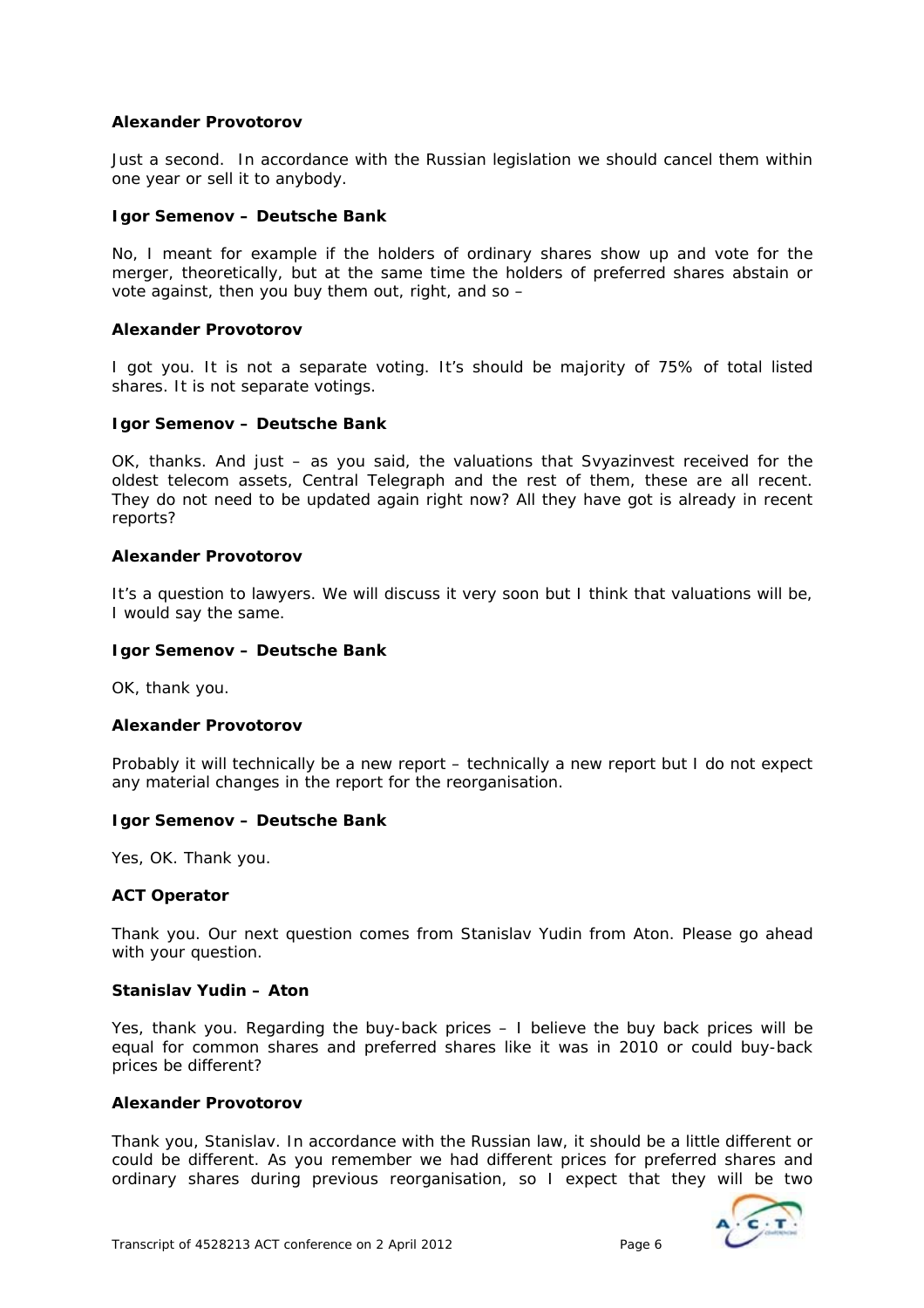different prices and I don't know if it would be the same price finally, but from a legal point of view it should be two prices.

#### **Stanislav Yudin – Aton**

OK, thank you.

#### **Alexander Provotorov**

Two approximately.

#### **Stanislav Yudin – Aton**

OK, thank you very much.

#### **ACT Operator**

Thank you. Our next question comes from Alex Balakhnin from Goldman Sachs. Please go ahead with your question.

#### **Alex Balakhnin – Goldman Sachs**

Good afternoon. Two questions if I may. The first one is on the timing for Svyazinvest liquidation, what procedure will be in place to make sure that Svyazinvest is liquidated and the shares are cancelled within a reasonable timeframe?

The second question is on the timing of the deal. I know it depends on when exactly Svyazinvest share issue is completed but after the Svyazinvest step is done, could you give us a brief or rough anticipation on the timing for example one month for that then three months for that? Basically assuming that the Svyazinvest deal is done, the share issue deal is done, what will be the timing afterwards? It would be really helpful.

#### **Masha Eliseeva**

The deadline for all the procedures is one year from now. What will happen between now and 12 months' time will depend on the exact schedule that we will work out together with our lawyers. But I think we should do it within 12 months' time.

#### **Alex Balakhnin – Goldman Sachs**

And for the liquidation of Svyazinvest, is this the same so it will be liquidated in one year?

#### **Masha Eliseeva**

Yes, for everything. Svyazinvest - according to the Decree, Svyazinvest should be legally merged with Rostelecom and cease to exist within one year from now.

#### **Alexander Provotorov**

Of course we will do our best to comply with this agreed timeline, but of course it will depend on the execution of the first step, I mean additional share issue of Svyazinvest, which is not under control of Rostelecom. So I would say yet we will have up to one year after the recommendation of Svyazinvest's additional shares issue.

# **Alex Balakhnin – Goldman Sachs**

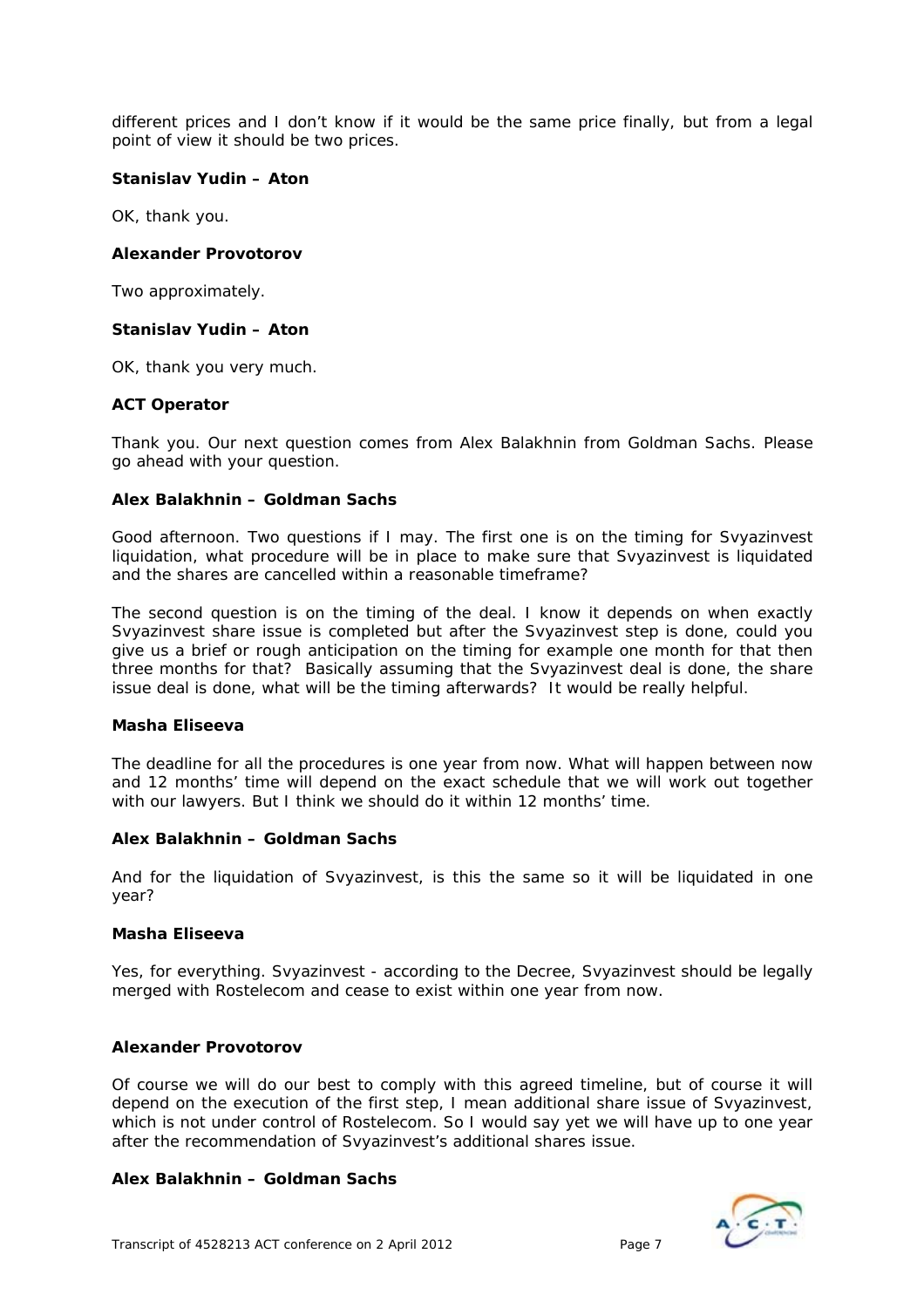But may I have a quick follow-up on this because the restructuring requires a lot of state body approvals and also some corporate governance procedures which themselves can take one or two months each. Do you think that the liquidation of Svyazinvest will also be completed basically by the end of March next year given how many all different steps are required and each and every step can take one or two months and basically it's not just three or four of them, there are plenty of them, including the opt for minorities call at EGM and all that sort of things?

#### **Alexander Provotorov**

Again, we will do our best since it is not correct from our side to take any obligations on behalf of governmental bodies. But I hope the President Decree is quite serious and important documents and I hope that all government bodies involved in the process will do all necessary steps as soon as they can.

#### **Alex Balakhnin – Goldman Sachs**

Thank you.

# **ACT Operator**

Thank you. Our next question comes from Tibor Bokor from ING. Please go ahead with your question.

#### **Tibor Bokor – ING**

Hi. My first question is about the 10% of net asset value for Rostelecom that could be used for minority shareholder buyout. Could you give us a rough estimate where this number is at the moment?

#### **Alexander Provotorov**

Tibor, thank you for the question. I think that you need to also take net asset value used during the period of the reorganisation. I think that all that changed materially, you can add assets of NTK potentially but I would say it will be around … but it is the question of the Russian accounting standard, so I think it will be around the same where it was from the previous reorganisation.

#### **Tibor Bokor – ING**

So it will be based on Russian accounting standards?

#### **Alexander Provotorov**

Yes, in accordance to the Russian law. But I assume about US\$500 million.

#### **Tibor Bokor – ING**

Second question, you mentioned that you think that the whole reorganisation will create value for the shareholders and the investment case will become more interesting from the shareholders' point of view. Just to better understand this, can you tell us how much do you expect the new assets that will come to Rostelecom to add to the consolidated EBITDA roughly? Are we talking more than 5% increase?

#### **Masha Eliseeva**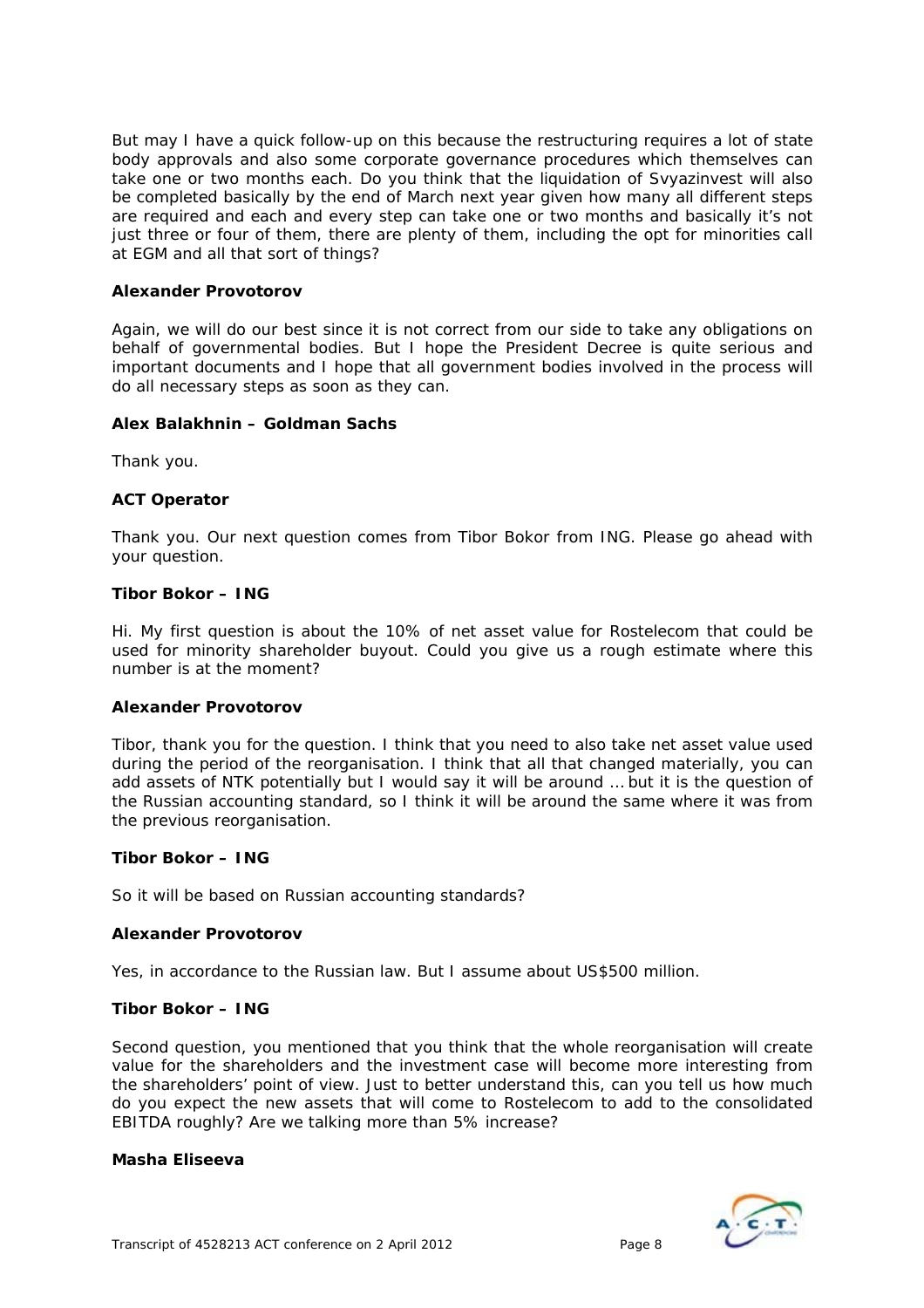Tibor, it all depends on the evaluation that should be done for the purposes of this reorganisation. It's too early to speak about the exact value of these assets. As soon as we get the valuation we will announce it.

# **Tibor Bokor – ING**

I mean not the exact valuation, just EBITDA of 2011.

# **Alexander Provotorov**

(*Inaudible – several talking at once)* These assets have some value definitely so the value of the company and Rostelecom with the reorganisation will be bigger because I think that characteristically we can say that the valuation of these assets will be more than zero. And the amount of putting the shares of Rostelecom is planned to be less than now because according to principal shares acquired during – I mean treasury stakes which is equal to 25% of Svyazinvest. We are planning to cancel these new Rostelecom shares and in this case we will have more assets because we will receive new assets from Svyazinvest and we will have less shares. That's our point about potential investment or potential impact on valuation of the company.

# **Tibor Bokor – ING**

If you can go through the assets, we understand that the SkyLink is quite important for your business as it has a lot of licenses, especially the 3G licenses. Is there any other asset that is crucial for the business model similar as the SkyLink or these are relatively small operators?

# **Alexander Provotorov**

Yes. From a strategic point of view I will say that SkyLink is the most important. All other assets are quite important but strategically I would say, for example, Central Telegraph is quite good in Moscow and it will be a very good addition to our Moscow business and all of you know that Central Telegraph has a famous building in the centre of Moscow which can be used for some potential development projects, for example it can be sold. And money received from such transactions can be reinvested in core business of the company. Probably I would highlight Bashinformsvyaz which is quite a big regional company and is owned 50% by Rostelecom and we like this company very much. It has a very good business so very strong in Bashkiria, so I think that it will be very interesting and very good addition to our business because currently we do not consolidate Bashinformsvyaz in our reports.

# **Masha Eliseeva**

Just going back to the previous question, Alexander was right, the total assets are RUB489 billion according to the Russian standards and net asset are RUB290 billion. It is based on the Russian accounting standards on the overall basis.

# **Tibor Bokor – ING**

OK. Thank you very much, very helpful.

# **ACT Operator**

Thank you. Our next question comes from Nadezhda Golubeva from UniCredit. Please go ahead with your question.

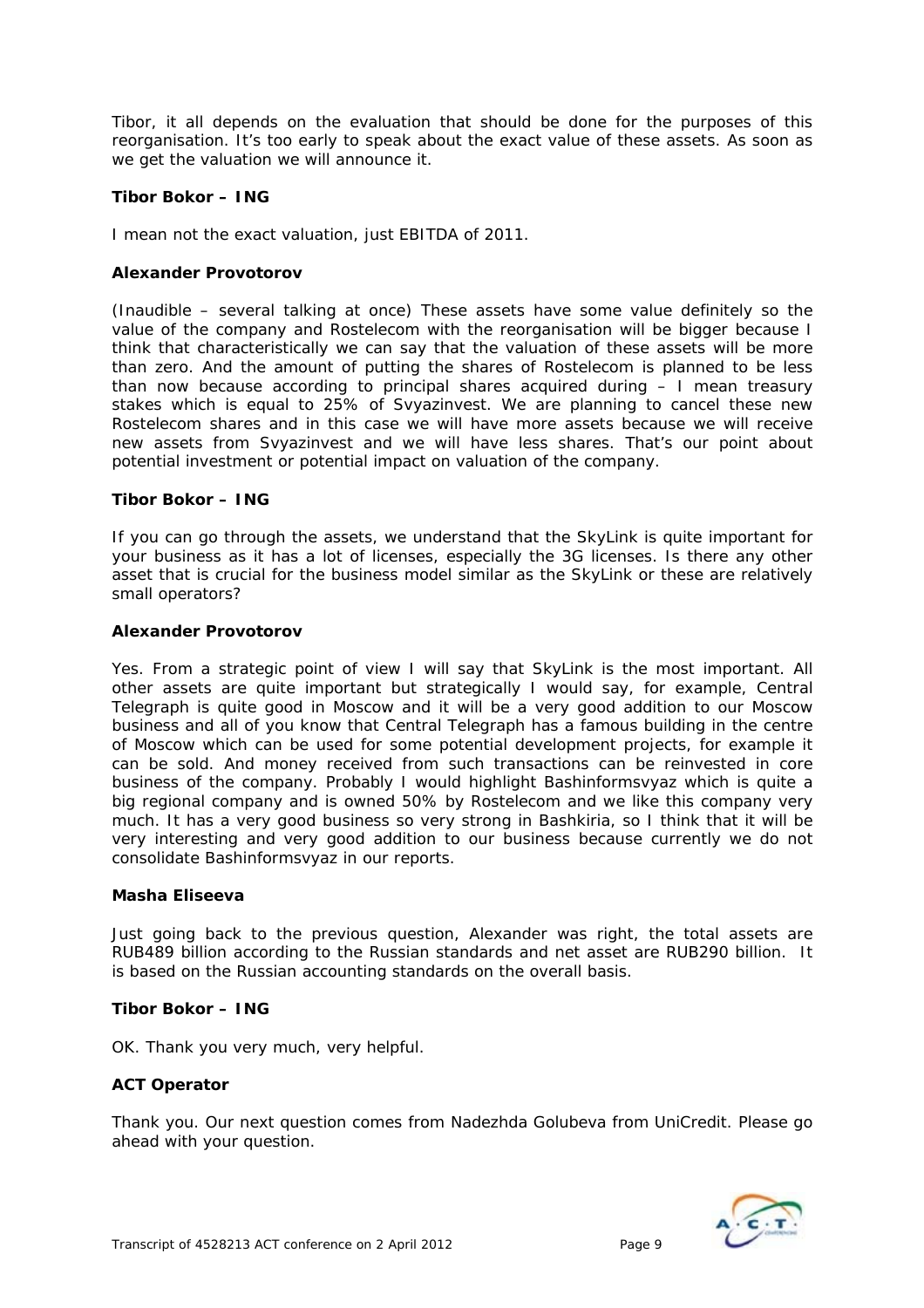# **Nadezhda Golubeva – UniCredit**

Good afternoon. I wanted to ask you whether you thought about buying out prefs and cancelling them because this option might be preferable compared to the conversion intof the commons because in the later cases you said you have to agree upon this with the State yes and secure that their voting power is not diluted. But in case you buy out prefs and cancel them it should be a good option for the company. Can you comment on this please?

#### **Masha Eliseeva**

Nadia, I am sorry we got some problems with the connection. Could you please repeat the question?

#### **Nadezhda Golubeva – UniCredit**

My question was that did you consider the option where you do not convert prefs into commons but rather buy them out and cancel? Because you already have about onethird of prefs owned by Mobitel and underlying the management options and so you have an opportunity to buy more prefs during the buyout and then you could cancel them, yes. In this case you will not have to convert them into commons and do not get an agreement from the state and that everybody seems to be happy with this. Can you comment on this option?

#### **Alexander Provotorov**

Nadia, thank you. Yes, we will consider this option. We will discuss it with our banks and legal consultants and we will disclose our opinion in respect of this option when we are ready. *C*urrently, I am not in a position to aprove this option.

# **Nadezhda Golubeva – UniCredit**

OK, and second technical question if I may. On your scheme there is a 3.4% stock option plan indicated. Do I understand correctly that this is 3.4% of the common stake but on top of this there are options on prefs, correct?

# **Masha Eliseeva**

Yes, for the first part of the stock option plan we have had 3.4% of the ordinary shares and additionally we have 16.3% of preferred shares for the second part of the stock option, yes.

# **Nadezhda Golubeva – UniCredit**

OK, thank you very much.

# **ACT Operator**

Thank you. Our next question comes from Evgeny Golossnoy from Nomos Bank. Please go ahead with your question.

#### **Evgeny Golossnoy – Nomos Bank**

Hi, I have got two questions. The first on is really on the – you see you mentioned that you probably would have the same or different, you said different, ratios for common and preferred then how come, how possible that is? During the previous merger there were two different swap rates which is correct, but then the buy-out price was the same

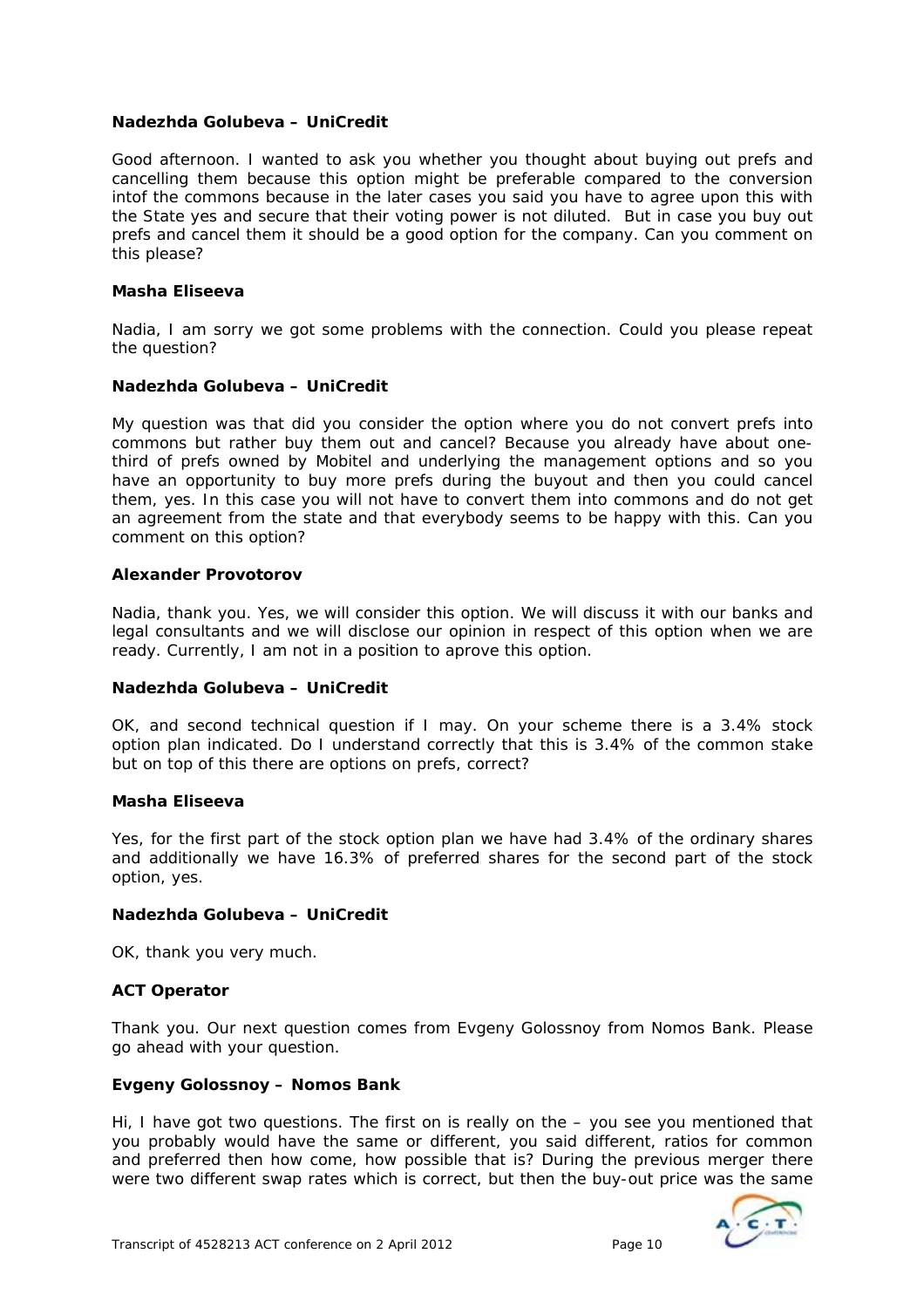and I understand that during this reorganisation there will be no swapping of shares. Theoretically, the buyout price would be the same for common and preferred. Do I understand it correctly? That's first question.

Then second one is really, could you give us the approximately the timeline when you will be able to produce the final schedule so that we know exactly when this is going to happen and that it is going to happen? Well probably not the exact date but probably like a month or so? That's basically it at the moment.

# **Alexander Provotorov**

Evgeny, we still have some problems with the connection. I got your first question and in accordance with your question the price increase was by the board of the company. We own independent valuation reports. So if the independent appraisal decides that the buyout should be equal it will be equal, I would say. As far as I remember during the previous reorganisation, it was different**–** we are always in discussion in respect of these with minority shareholders and together with Ernst & Young we discussed this argument for minority, that the price should be equal – I don't know how it will be this time but you can do your own conclusions based on the previous experience.

The second question, can you repeat as it was a very bad connection?

# **Evgeny Golosnoy – Nomos Bank**

The second question was really on how quickly you can produce the final schedule so that we knew approximately when one stage is over and when the second stage is to begin, things like that. I mean, is it a matter of a month, or it is a matter of a couple of months?

# **Alexander Provotorov**

I think that together with Svyazinvest we will try to do the final schedule during this month.

# **Evgeny Golosnoy – Nomos Bank**

OK, thank you.

# **Alexander Provotorov**

It's possible and absolutely in our possession.

# **Evgeny Golosnoy – Nomos Bank**

OK, thank you.

# **ACT Operator**

Thank you. We have a follow-up question from Stanislav Yudin from Aton. Please go ahead.

# **Stanislav Yudin – Aton**

Yes, hello again. I would like to ask if your company is still pursuing the London listing and if so when do you believe it will take place?

# **Alexander Provotorov**

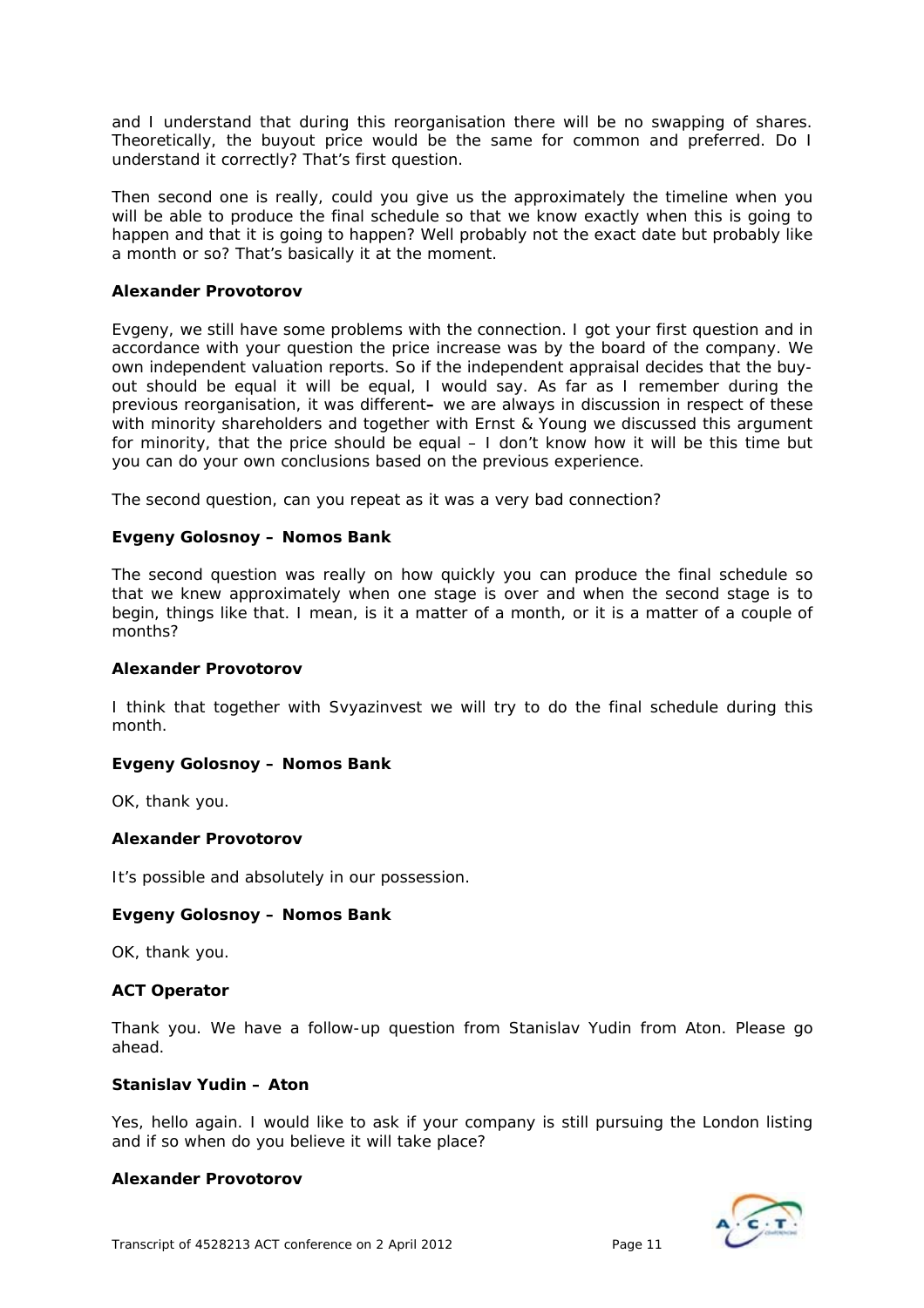Thank you. As we mentioned previously, we are considering listing in London and we could do it after the disclosure of our full year results of 2011 and if we get, finally, get a go from the UKLA. I hope that we can do the technical leasing in May of this year.

#### **Stanislav Yudin – Aton**

OK, thank you. If I may follow up regarding the obligatory buy-out issues. To get a clue on when the money from the obligatory buyback could be received by shareholders. The question is regarding at which stage of the Rostelecom reorganisation would the company be forced to introduce now because buy-out deals procedures kick in when Rostelecom gets SkyLink or when Rostelecom merges with Svyazinvest, so in the first case or in the second one.

#### **Masha Eliseeva**

They are two separate processes: the acquisition of SkyLink and the reorganisation. Shareholders will get their money after the voting for the merger at the shareholder meeting. It's not connected to the SkyLink's acquisition anyhow.

#### **Stanislav Yudin – Aton**

It does connect, sort of.

#### **Masha Eliseeva**

It's not connected so it's two separate processes; reorganisation and the acquisition of SkyLink from Svyazinvest.

# **Stanislav Yudin – Aton**

OK, so the obligatory buy-out will kick in, in respect of the reorganisation and the merger of Rostelecom with Svyazinvest, right, and has nothing to do with SkyLink?

#### **Masha Eliseeva**

Yes. It's a separate issue, it's a separate process.

# **Stanislav Yudin – Aton**

OK, and if I may – if we imagine that as a process of the conversion of prefs into common stocks, in this case do I understand correctly that Rostelecom shareholders who disagree with such a conversion again would be offered another obligatory buy-out offer?

# **Alexander Provotorov**

I don't understand the question. Currently, if you look at I think any conversion of the preferred shares we had discussed that theoretically it's possible that the government can save a 50% stake. But anyway it's impossible to do it as part of the reorganisation because it's not a part of the mandate**,** it is not allowed by the legislation, so I am not in the position to discuss potential sequences of a theoretical conversion of preferred shares.

# **Stanislav Yudin – Aton**

OK, thank you very much.

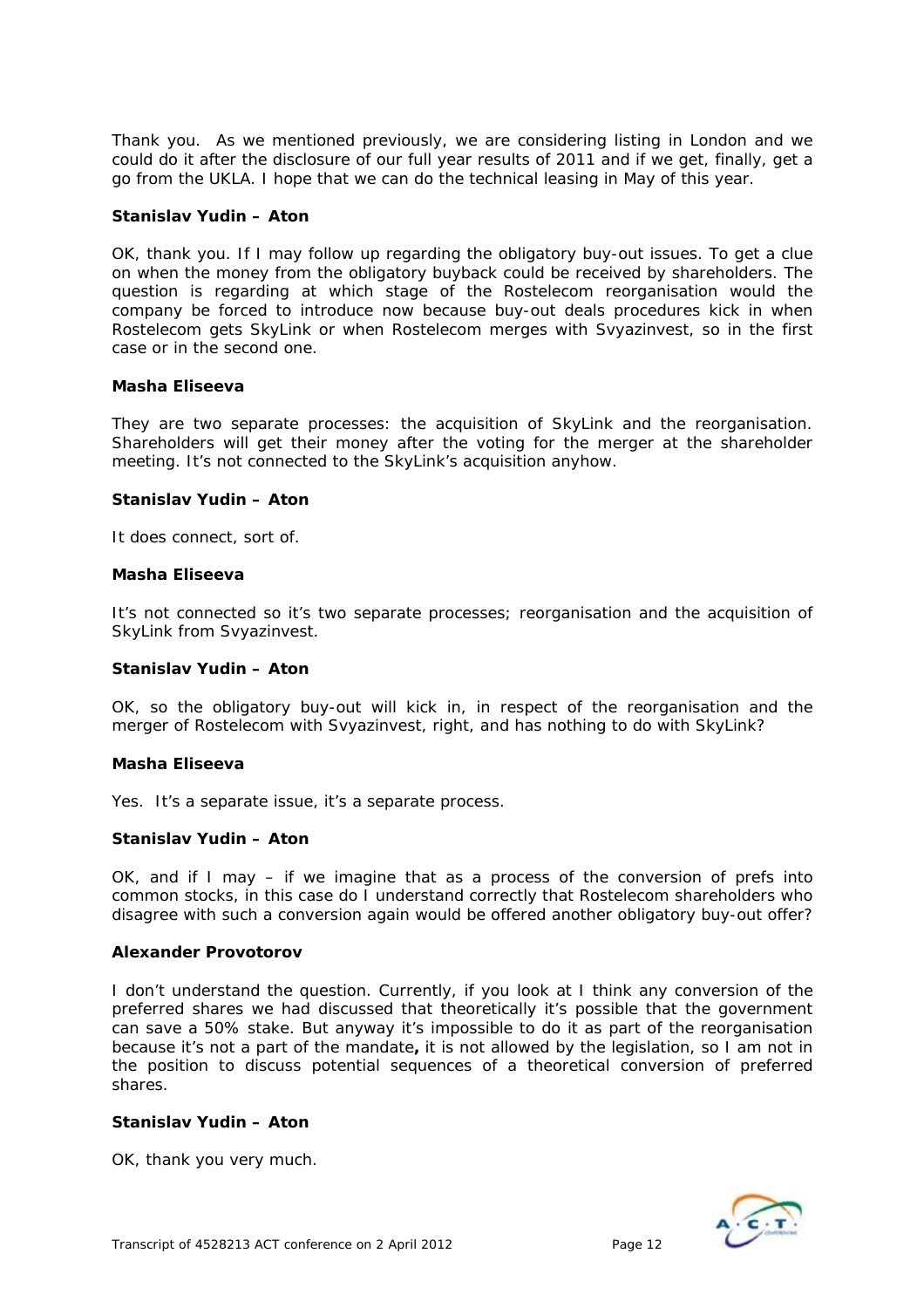# **Alexander Provotorov**

Thank you.

#### **ACT Operator**

Thank you, we have a question from Anna Lepetukhina from Troika Dialog. Please go ahead with your question.

# **Anna Lepetukhina – Troika Dialog**

Yes, hello. My question is regarding this 10% of NAV. Is there a rule that specifies how much of this amount you can spend on preferred shares? So, if we assume that only preferred shareholders vote against can you buy all of them or is there a certain proportion of this 10% of NAV that you can spend on preferred shares?

#### **Alexander Provotorov**

Anna, thank you very much. As far as I remember there is no specification in the law in respect of preferred or ordinary shares required during this process, so it will proportionally be a result in a specification of class of shares. But when we produced the schedule with Svyazinvest we will do an according section regarding the procedure and according section on our side and we will highlight this issue as well. But as far as I remember it doesn't matter what type of shares you have.

#### **Anna Lepetukhina – Troika Dialog**

OK, thank you, and I have a follow-up question. In your presentation you mentioned that Rostelecom will acquire SkyLink with approximately 1.9% of its common shares. Therefore, it implies that some valuation for Rostelecom shares and SkyLink has been done already. Am I correct or will you then specify this percentage if valuation will be done only later?

#### **Masha Eliseeva**

Anna, again it's two separate processes; it's the acquisition of SkyLink and the reorganisation of Svyazinvest. For the purposes of the deal with Svyazinvest regarding SkyLink - yes we did all necessary procedures and that's why now we can talk about how we will do this deal. Regarding the reorganisation of Svyazinvest and Rostelecom, we will do the valuation as Alexander guesses.

# **Anna Lepetukhina – Troika Dialog**

Am I understanding correctly that there will be separate valuation of Rostelecom for the purpose of the merger with Svyazinvest and that one will apply for the acquisition of SkyLink?

#### **Masha Eliseeva**

Yes, so there will two valuations of Rostelecom.

#### **Alexander Provotorov**

That is one valuation but legally there will be two valuations, so as a whole it will be equal or not.

#### **Masha Eliseeva**

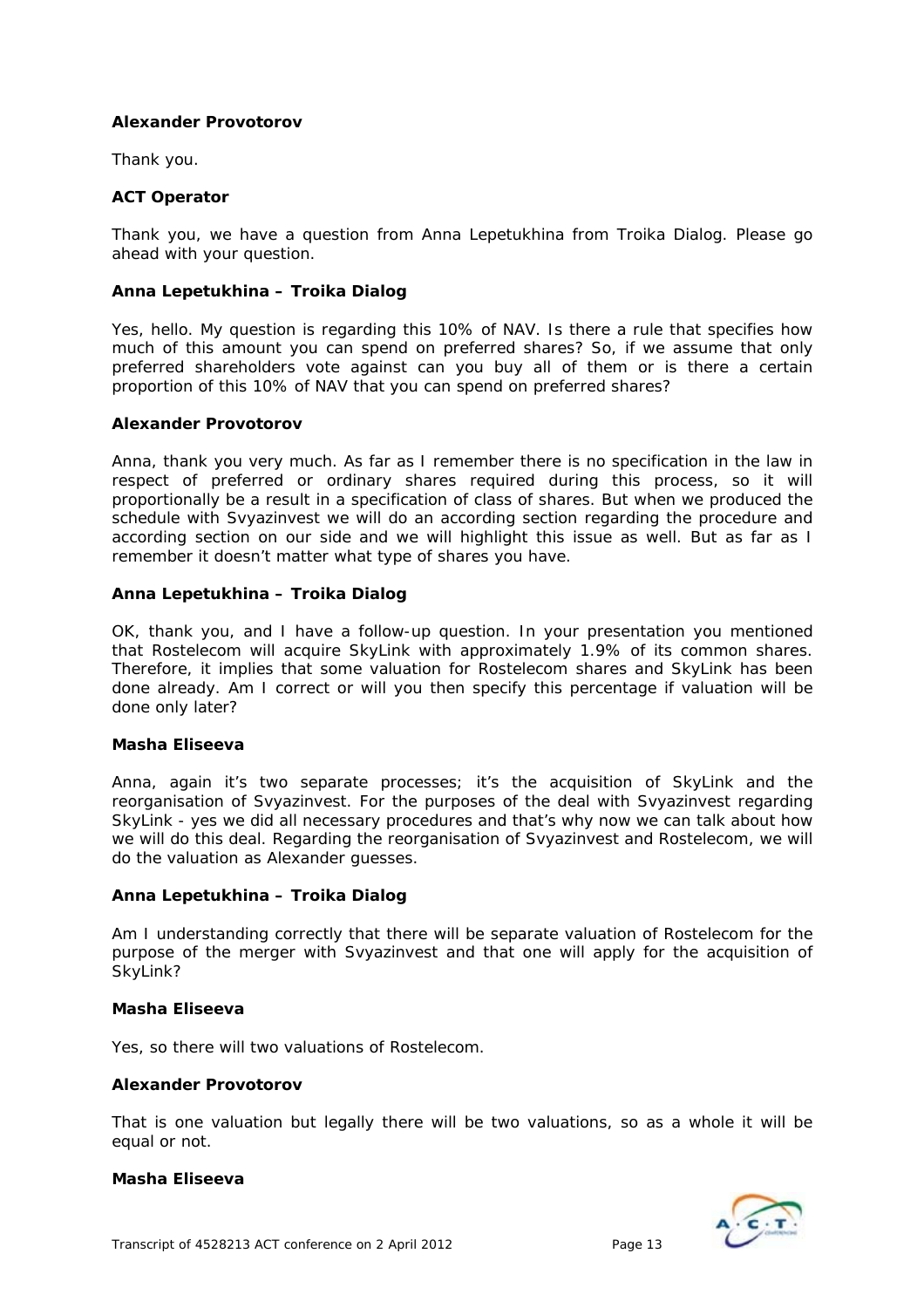It depends on when the voting for the reorganisation is be done. If it's done within six months after the deal with SkyLink, after this valuation of SkyLink, then this valuation can be used for the reorganisation. If later, then there will be a separate valuation.

# **Anna Lepetukhina – Troika Dialog**

Am I understanding correctly that the acquisition of SkyLink will be done only after Svyazinvest issues shares?

# **Masha Eliseeva**

No. As we said, it's two separate processes and they are not linked to each other.

# **Alexander Provotorov**

I would say three separate processes. The first process is the acquisition of SkyLink from Svyazinvest and it's just a normal business transaction between two legal entities. We acquire SkyLink from Svyazinvest. That's it. The second process which can be as a whole will be in parallel with first one is additional shares issue of Svyazinvest. And the third process is the merger of Svyazinvest with Rostelecom. And so if you could afford it, all of these three processes can be used, three different valuation of Rostelecom. It can be one but legally it will be three different valuations, OK.

# **Anna Lepetukhina – Troika Dialog**

OK, thank you.

# **Alexander Provotorov**

Thank you.

# **ACT Operator**

Thank you. We have a follow-up question from Alex Balakhnin from Goldman Sachs. Please go ahead with your question.

# **Alex Balakhnin – Goldman Sachs**

Good afternoon again. My follow-up question is on the EGM procedure to approve the share issued. What is needed for the EGM to take place? I mean, are there any threshold for the pref and ordinary shareholders to participate or it should be just 50% of all the share capital to attempt for EGM to happen? Can you remind us? Thank you.

# **Masha Eliseeva**

As we have said in the press release for this voting both ordinary and preferred shares are taking part in the EGM and the decision made if three quarters of total number of shares who participate in the voting vote for this decision.

# **Alex Balakhnin – Goldman Sachs**

So there can be a situation where for example only 20% of preferred shareholders attend the meeting and if 75% of them support the deal, the deal goes through. Is this right?

# **Masha Eliseeva**

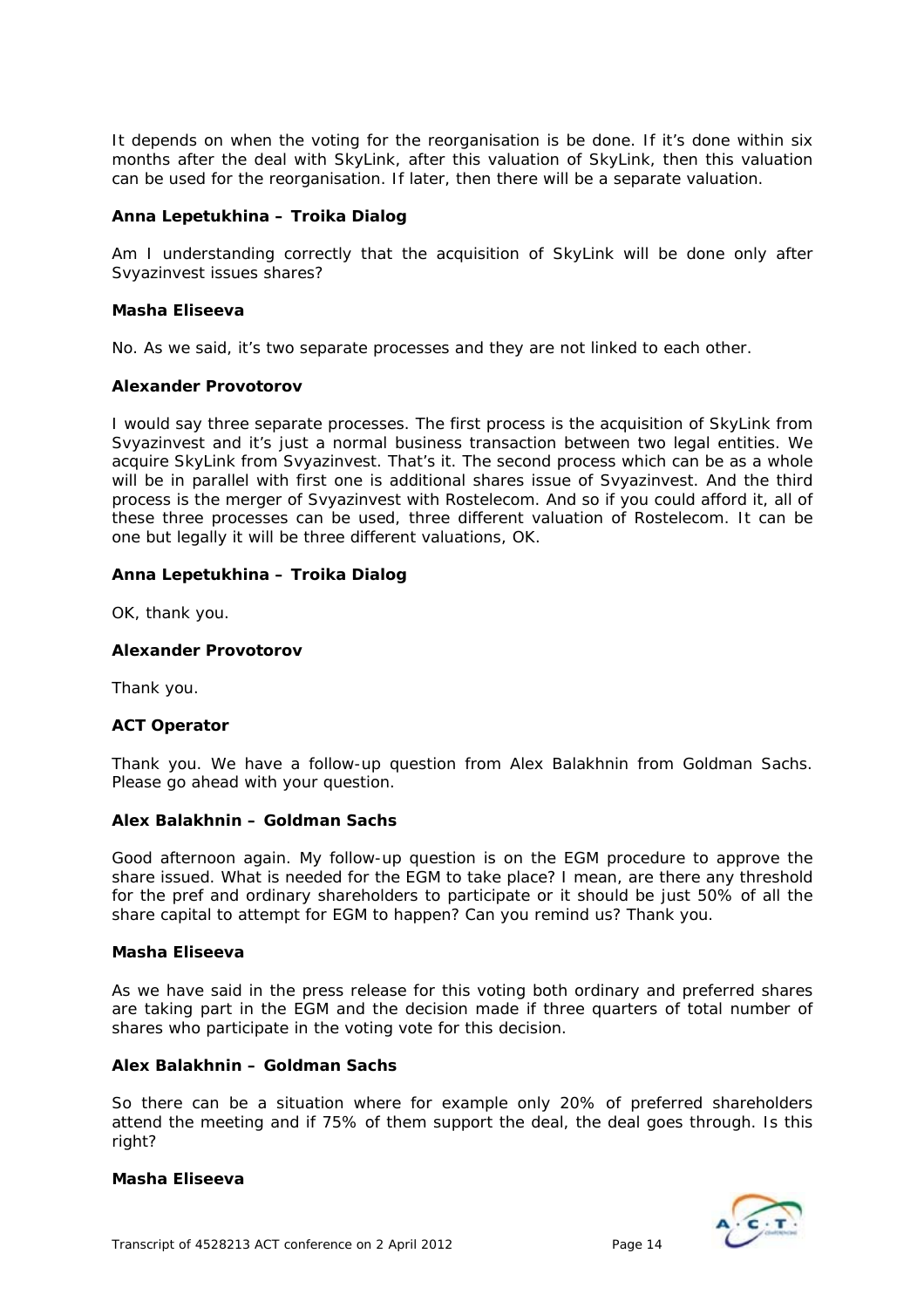There is no difference between preferred and ordinary shareholders for these purposes, so we count the total number of shares who take part in the voting.

#### **Alex Balakhnin – Goldman Sachs**

Understood, thank you.

#### **ACT Operator**

Thank you. As a reminder, if you would like to ask a question, please press \*1 on your telephone. If you wish to cancel this request, please press \*2. There will be a short pause whilst participants register for a question. One moment please.

Thank you. We have a follow-up question from Stanislav Yudin. Please go ahead.

#### **Stanislav Yudin – Aton**

If I may, the last question is, will Rostelecom also be forced to make an obligatory buyout offer to Bashinformsvyaz minorities when Svyazinvest merges with Rostelecom and Rostelecom's stakes in Bashinformsvyaz exceeds 50%?

#### **Alexander Provotorov**

Currently, we have 40%. We didn't execute the mandatory offer and currently, we are voting just by 30%. If we get more than 50% together with Svyazinvest after the share issue we will consider the mandatory offer. But as far as I understand, Svyazinvest will be obliged to execute the mandatory offer because they acquired shares from the government.

#### **Stanislav Yudin – Aton**

OK, thank you.

#### **Alexander Provotorov**

Just a second. I think that it's a question for a separate analysis by the lawyers but I think that somebody will be obliged to make the mandatory offer to minority shareholders of Bashinformsvyaz and to the Government of Bashkiria who owns 25%.

#### **Stanislav Yudin – Aton**

OK, thank you.

#### **ACT Operator**

Thank you. As a final reminder, if you would like to ask a question, please press \*1 on your telephone. To cancel your request, please press \*2.

Thank you. We appeared to have no further questions at this time. Please continue with any further points you wish to raise.

#### **Masha Eliseeva**

This is it for today so thank you for dialling in and for your participation. We look forward to speaking and meeting with you over the coming weeks and months. Good bye for now.